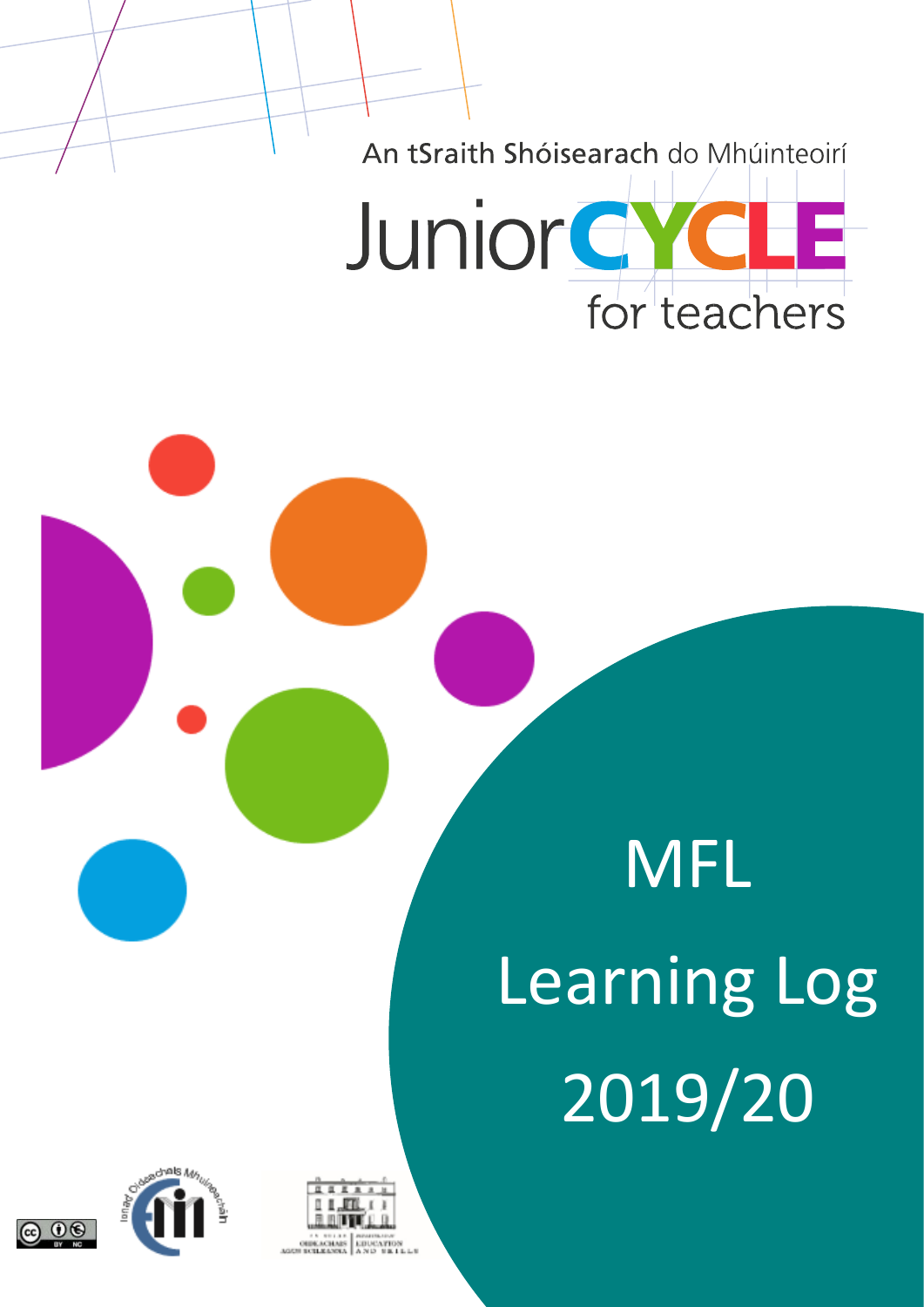| Contents                                                                                 |  |
|------------------------------------------------------------------------------------------|--|
|                                                                                          |  |
|                                                                                          |  |
|                                                                                          |  |
|                                                                                          |  |
|                                                                                          |  |
|                                                                                          |  |
|                                                                                          |  |
|                                                                                          |  |
|                                                                                          |  |
|                                                                                          |  |
|                                                                                          |  |
|                                                                                          |  |
|                                                                                          |  |
|                                                                                          |  |
|                                                                                          |  |
|                                                                                          |  |
|                                                                                          |  |
| Classroom-Based Assessment 2: The Student Language Portfolio as Evidence of Learning  18 |  |
|                                                                                          |  |
|                                                                                          |  |
|                                                                                          |  |
|                                                                                          |  |
|                                                                                          |  |
|                                                                                          |  |
|                                                                                          |  |
|                                                                                          |  |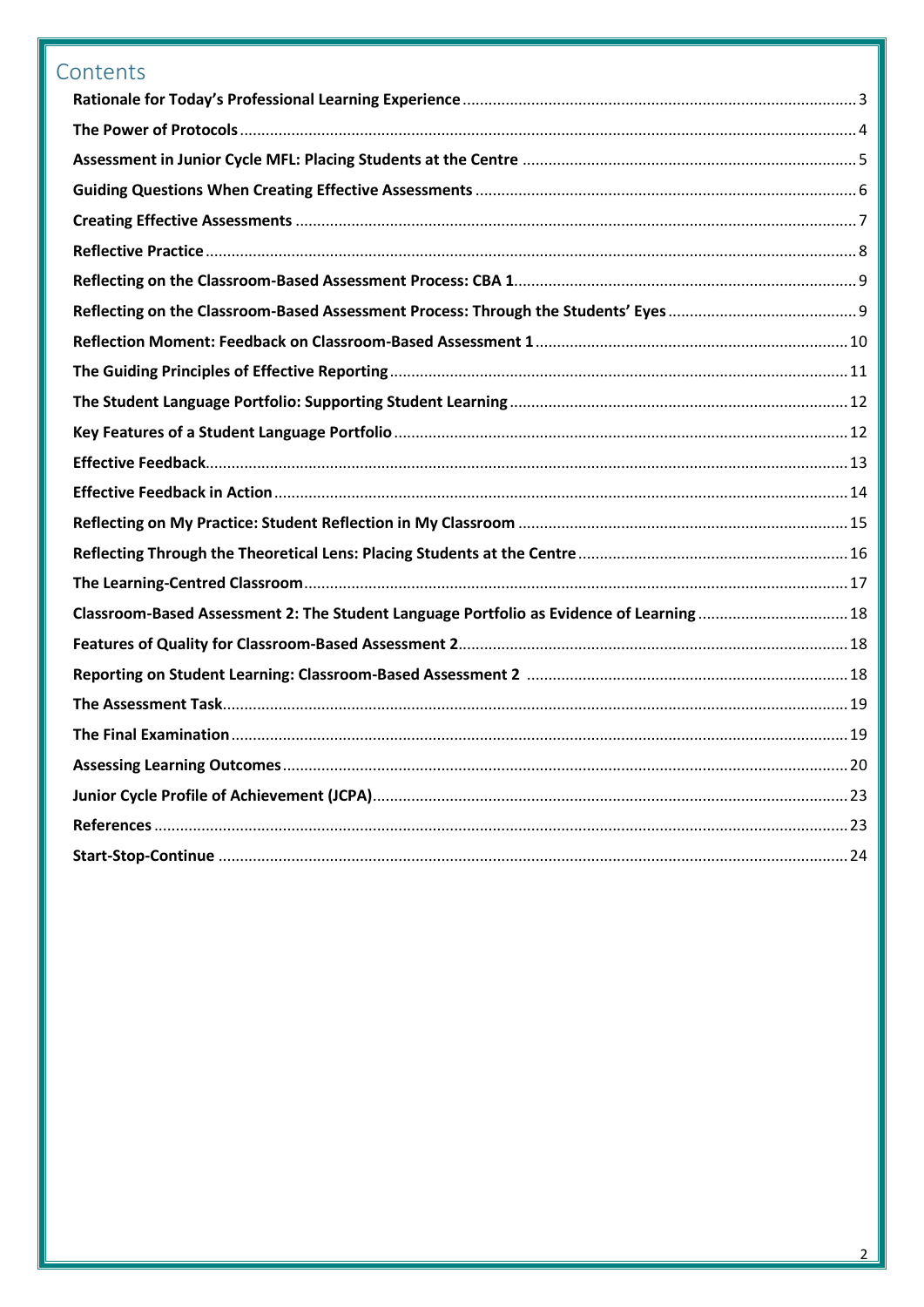#### <span id="page-2-0"></span>Rationale for Today's Professional Learning Experience

The concept of student-centred learning underpins this Professional Learning Experience. Teaching, Learning, Assessment and Reporting are all connected and all influence each other in creating a learning experience that meets the needs and context of our students.

The approach to designing this experience follows the principles of Universal Design for Learning (UDL), a framework which allows us to optimise teaching and learning for all through multiple means of representation, multiple means of expression and multiple means of engagement.



[This Photo](http://udloncampus.cast.org/page/udl_about) by Unknown Author is licensed unde[r CC BY-SA](https://creativecommons.org/licenses/by-sa/3.0/)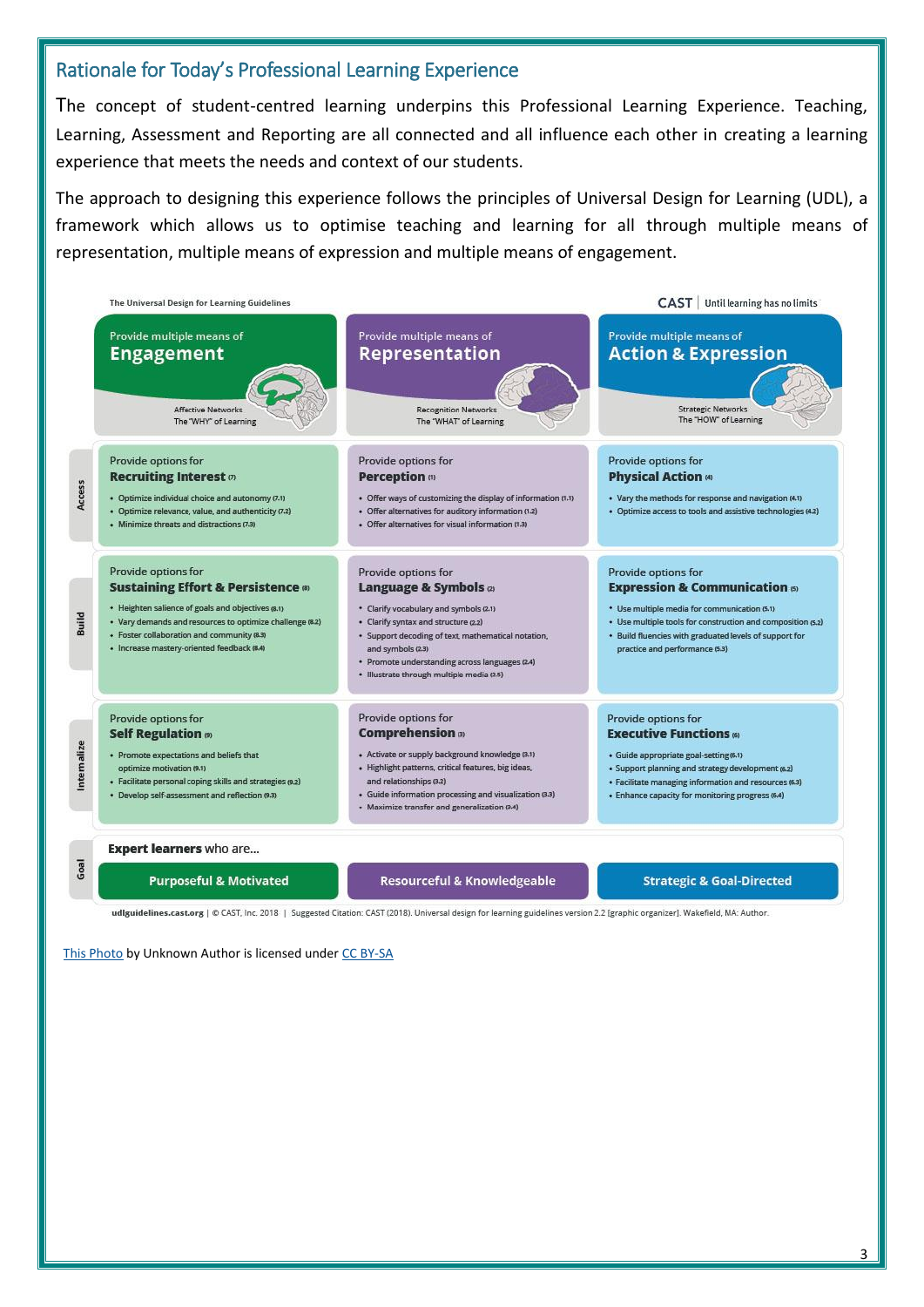#### <span id="page-3-0"></span>The Power of Protocols

Let's consider how we want to work together today.

#### **Further supports on establishing ways of working together as an MFL department can be found on [www.jct.ie.](http://www.jct.ie/) Some of these quotes may prompt your discussion:**

- 1) "In their transparency, protocols teach us habits that we wish we already had: to take the time to listen and notice, to take time to think about what we want to say, to work without rushing, to speak less (or speak up more), to give and receive graciously both forthright praise and forthright critique. [...] Some of them force the raising of questions, the suspension of judgement, and the withholding of response – all of these useful to learning at certain times" (McDonald et al, 2013, p. 7).
- 2) "So much of our knowledge of practice is tacit and becomes subject to critique only when we reflect on it in the company of others" (McDonald et al, 2013, p. 4).
- 3) "Given trust, a group of individuals can learn from one another and their work together even when the work creates discomfort – as work involving worthwhile learning often does" (McDonald et al, 2013, p. 14).
- 4) "Teachers identify and engage in CPD that develops their own practice, meets the needs of students and the school, and enhances collective practice" (Looking at Our School, 2016, p. 20).
- 5) "Teachers view collaboration as a means to improve student learning and to enhance their own professional development. They engage in constructive collaborative practice, and in collaborative review of practice" (Looking at our School, 2016, p. 20).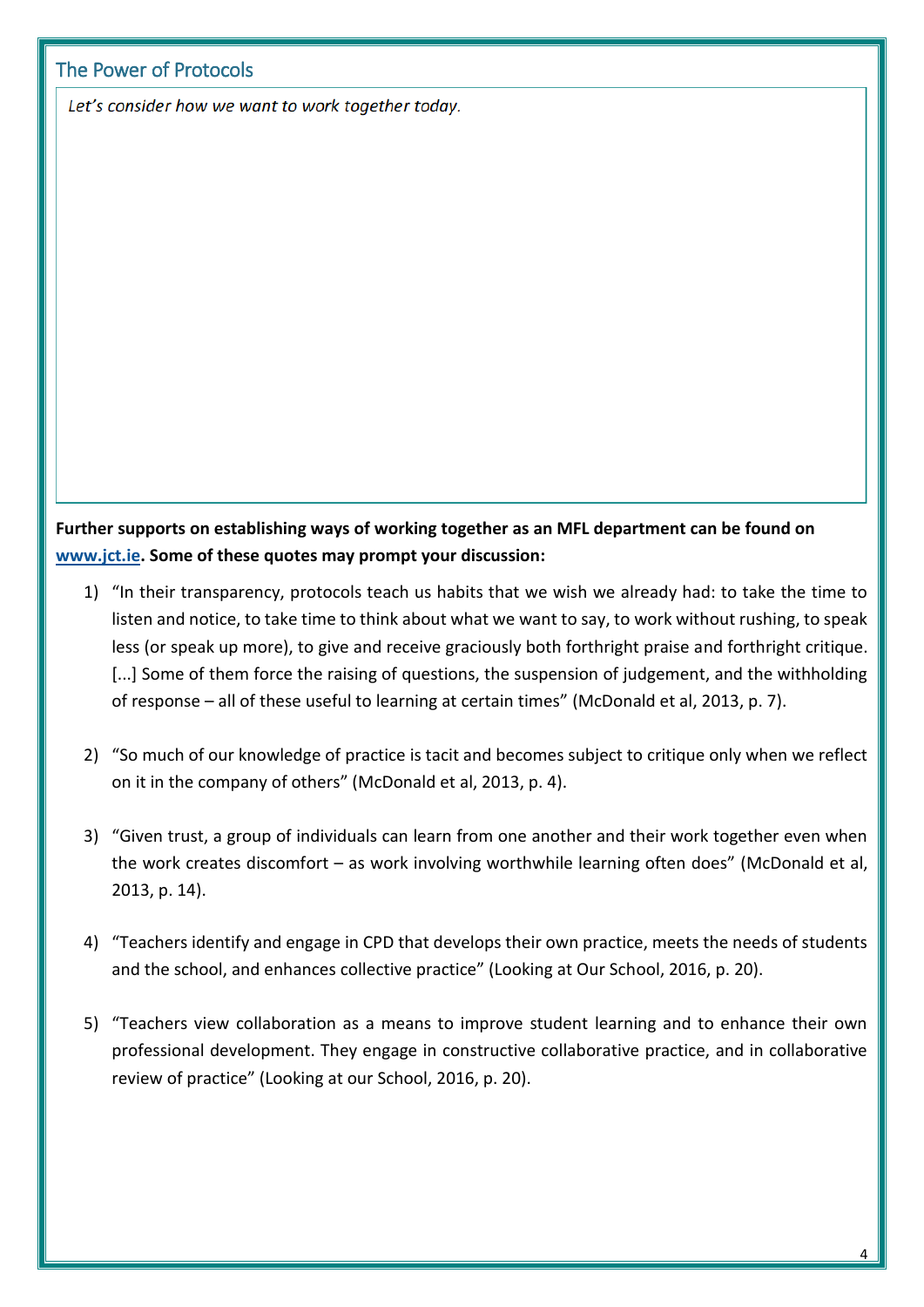#### <span id="page-4-0"></span>Assessment in Junior Cycle MFL: Placing Students at the Centre

The most significant change in the new Junior Cycle is in the area of assessment. There is a substantial body of research evidence to show that educational outcomes for students can be improved by broadening the approach to assessment. There is also a recognition that no single assessment event can provide evidence of the full range of student achievement. All assessment in Junior Cycle, formative or summative, momentin-time or ongoing, SEC, NCCA or teacher-designed, should have as its primary purpose, the support of student learning.

Ongoing classroom assessment practices are of crucial importance in supporting student learning and promoting student achievement. Ongoing assessment involves practice that is both formative and summative. Formative assessment, complemented by summative assessment, will be a key feature of the new Junior Cycle (Framework for Junior Cycle, 2015, p. 35).

#### **State-Certified Examination**

An externally assessed exam of no more than two hours which assesses a number of learning outcomes

#### **Ongoing Assessments**

Ongoing assessments, including routine teacherdesigned tasks and tests

#### **Assessment Task**

A written task completed by students during class time and sent to SEC for marking as part of the state-certified examination

**student at the centre** 

**The** 

# **Classroom-Based**

3 Pieces from the Student Language Portfolio

**Assessment 2**

**Classroom-Based Assessment 1**

Oral Communication in the Target Language

"Inclusive assessment refers to the design and use of fair and effective assessment methods and practices that enable all students to demonstrate to their full potential what they know, understand and can do" (Hockings, 2010, p.34).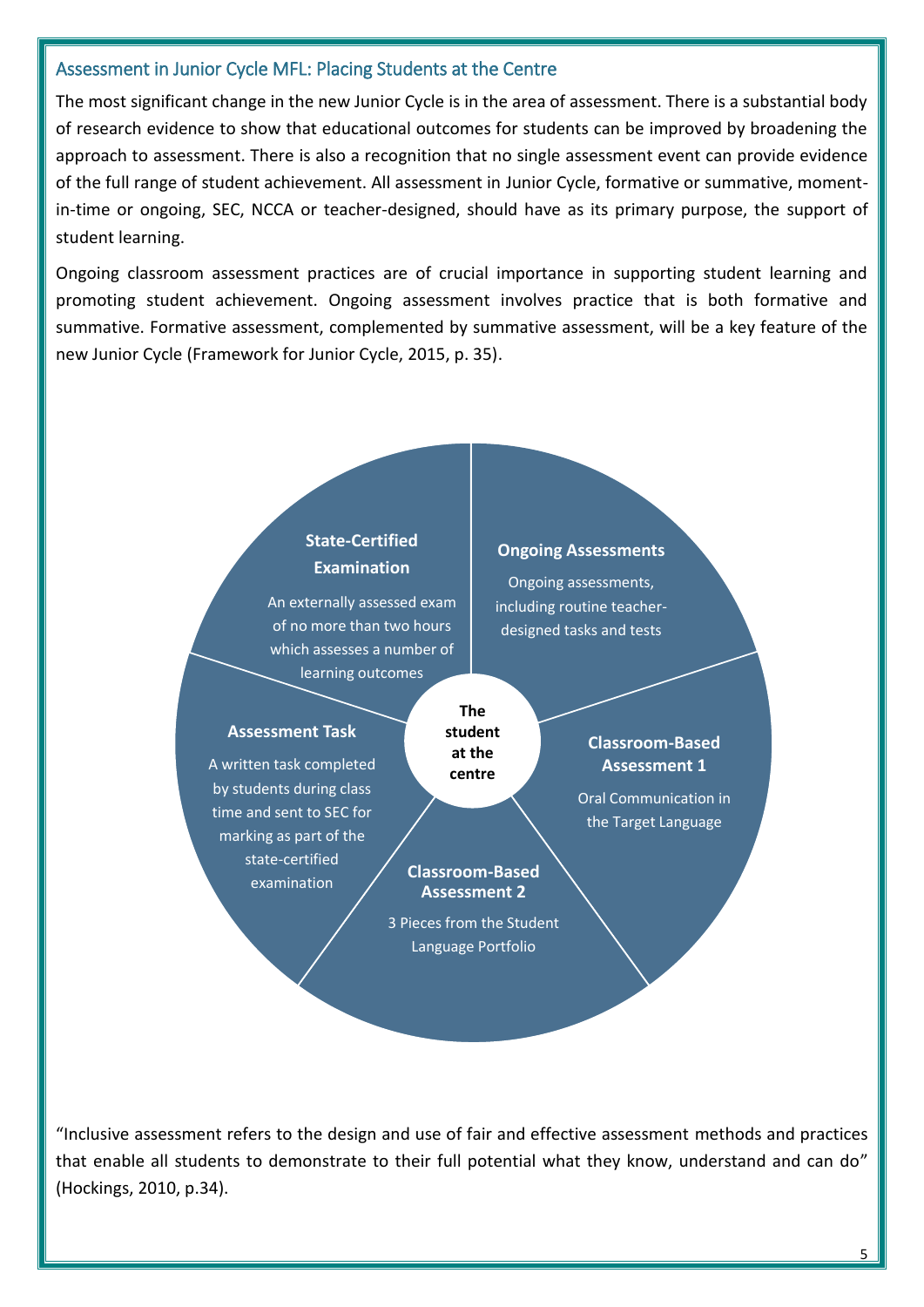#### <span id="page-5-0"></span>Guiding Questions When Creating Effective Assessments

We aim for an assessment which is reliable, fair, valid, feasible and supports teaching and learning. The following guiding questions may support you when creating an assessment. **They are not prescriptive or exhaustive and will be a starting point when planning for assessment as an MFL department.** 

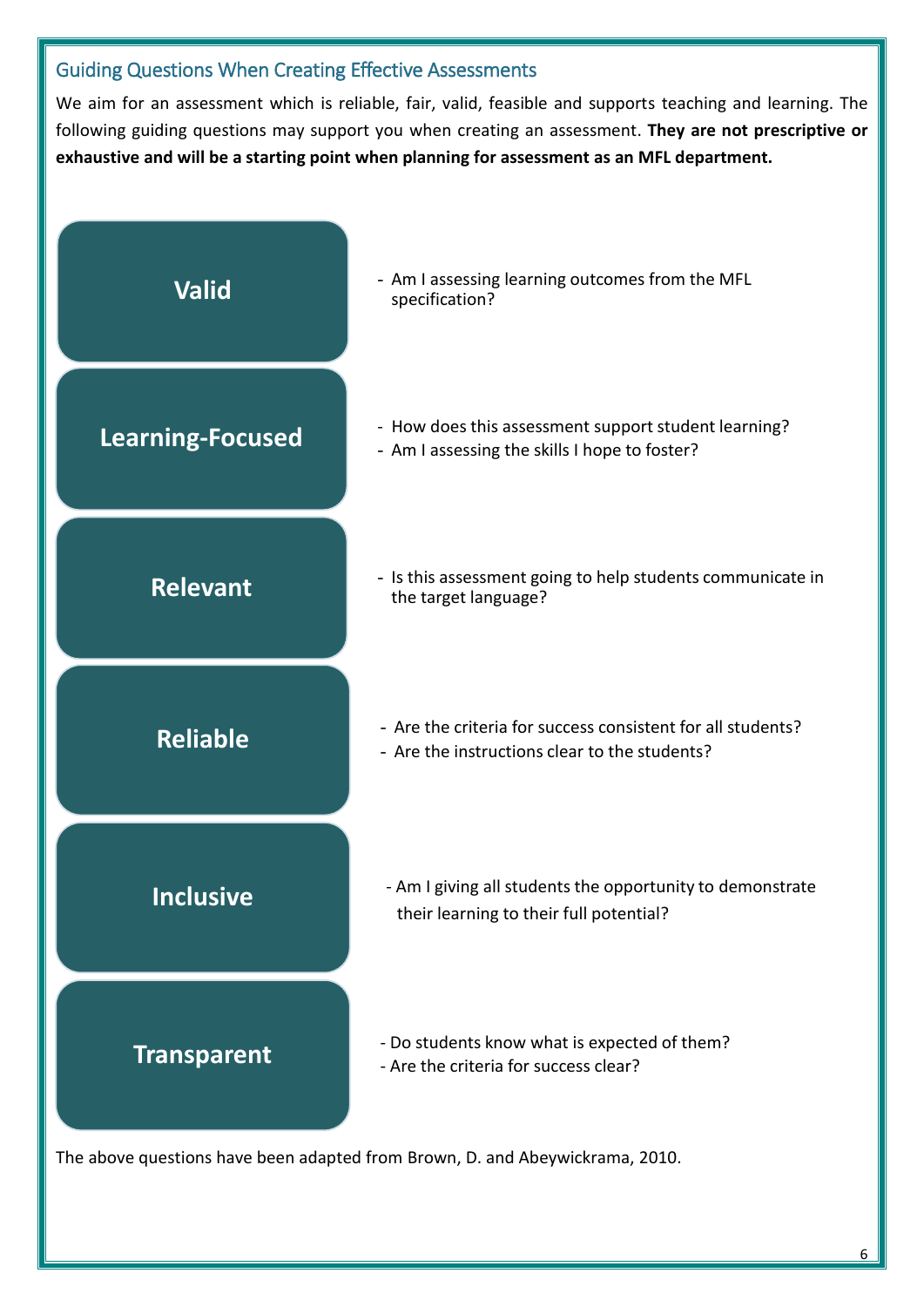#### <span id="page-6-0"></span>Creating Effective Assessments

The Junior Cycle places a strong emphasis on **assessment as part of the learning process**. This approach requires a more **varied approach** to assessment in ensuring that the assessment method or methods chosen are **fit for purpose, timely and relevant to the students** (MFL Specification, p. 18).

*Consider the guiding questions on effective MFL assessments above and discuss them with reference to the three principles below.*

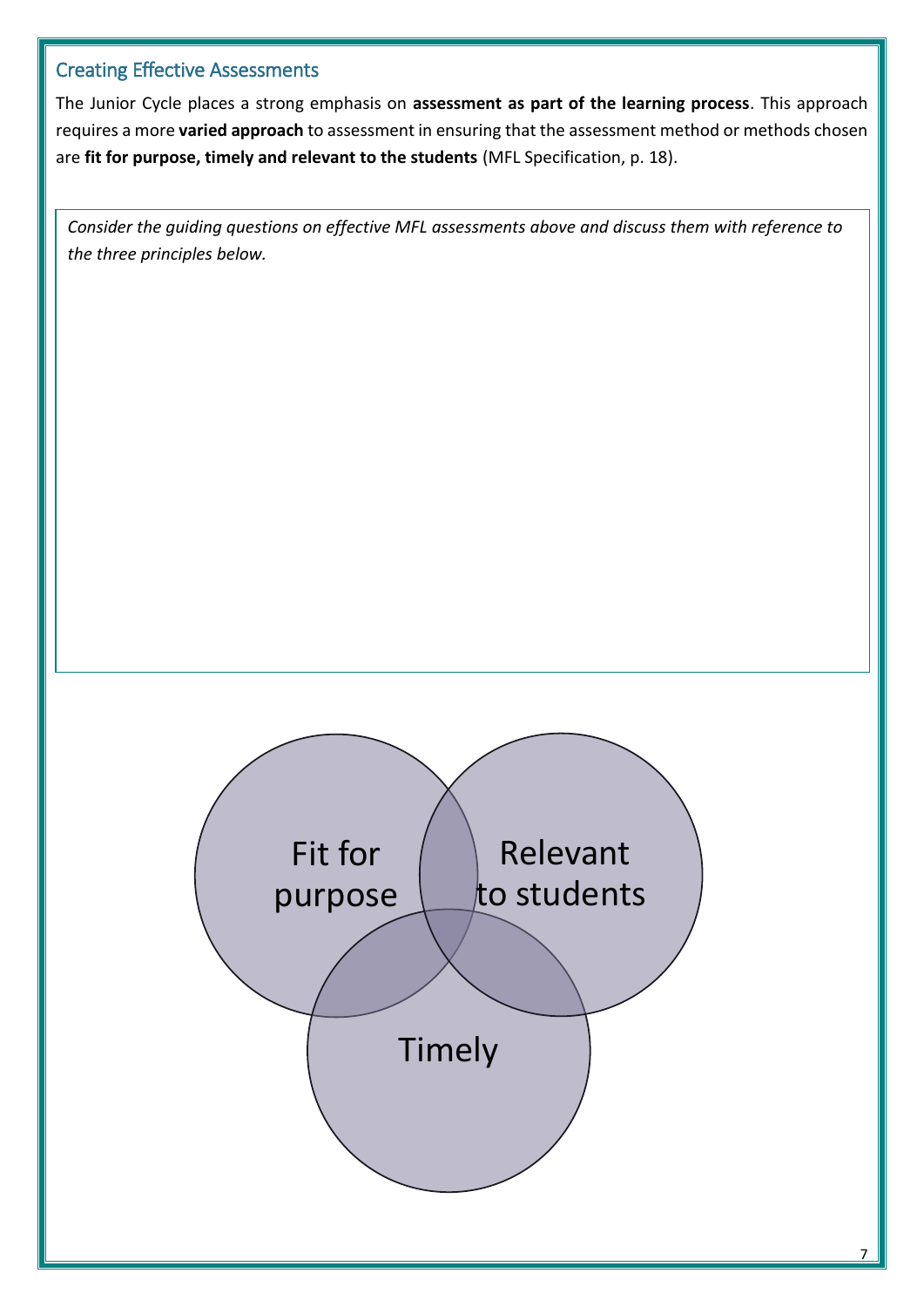#### <span id="page-7-0"></span>Reflective Practice

Reflective practice is recognised as a key cornerstone of teacher professional development. The lenses through which we reflect today are based on Brookfield's lenses of reflective practice (Brookfield, S. (2017). *Becoming a Critically Reflective Teacher*). He argues for the importance of critical reflection and offers four lenses through which to reflect:

- 1. **Our Autobiographies as Learners and Teachers** (self-review) Our own experiences as learners can influence our behaviour as teachers and an ability to use our autobiographical lens will enable us to identify these personal drivers and therefore review our practices. We can begin to see our practice from the point of view of what our students experience.
- 2. **Our Students' Eyes** (student review) Seeing ourselves through students' eyes provides valid and reliable evidence for our practices as teachers and in particular how and what students are learning. Are students interpreting and learning in the way we anticipated?
- 3. **Our Colleagues' Experiences** (peer review) Sharing conversations about our teaching with trusted colleagues and their perceptions and experiences of what we do can yield useful insights.
- 4. **Theoretical Literature** (benchmarking) Literature and research can help us to describe and understand our practice by offering multiple perspectives on familiar situations.

*Discuss how each lens might support our practice as teachers.*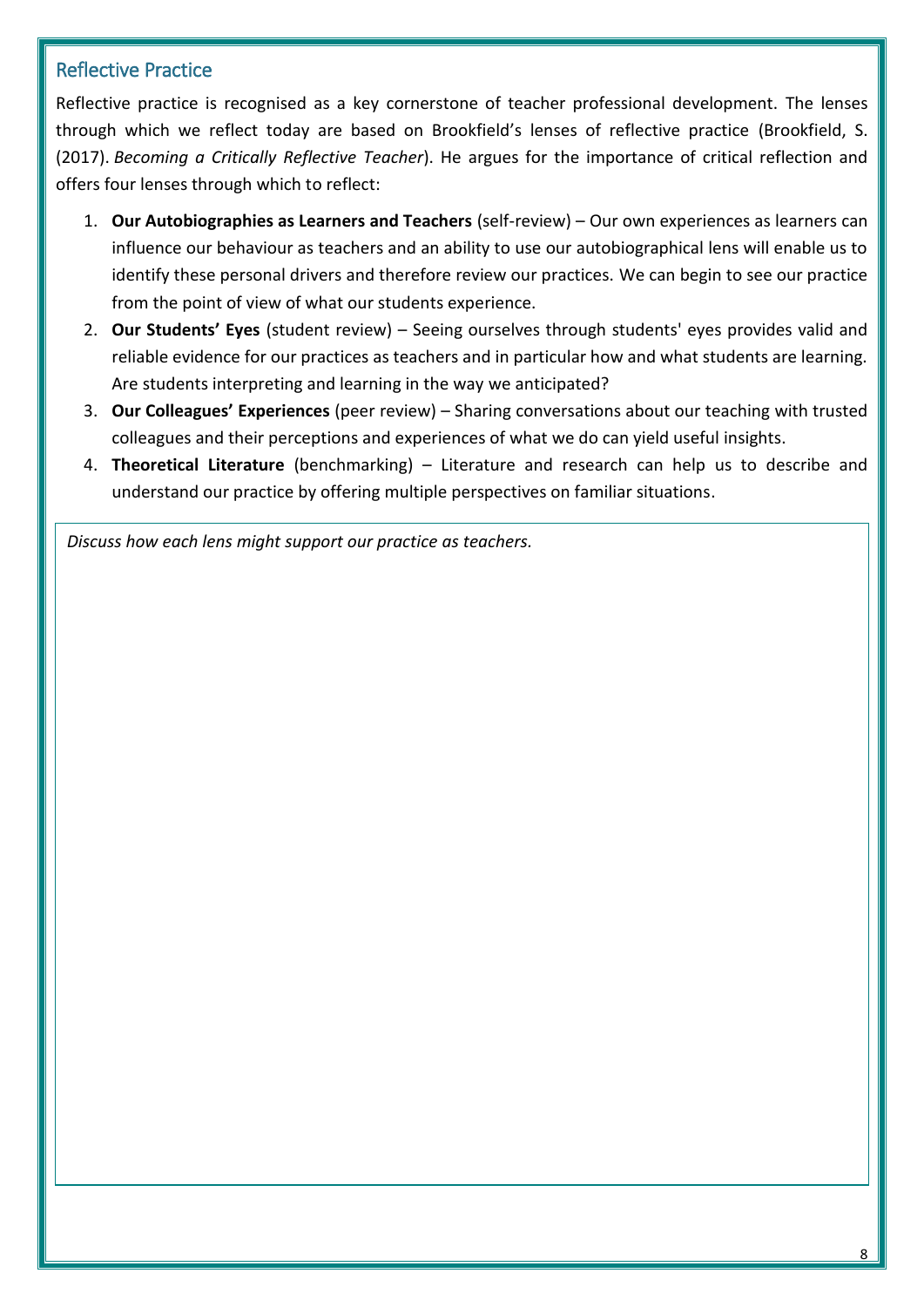### <span id="page-8-0"></span>Reflecting on the Classroom-Based Assessment Process: CBA 1

#### **Carousel Activity**:

- *Reflect on your experience of the Classroom-Based Assessment 1 process using the prompt at your table*
- *Share with your group: one thing that went well and one thing you would do differently*
- *Rotate to the next table and repeat the process.*

**What went well?**

**Even better if?**

# <span id="page-8-1"></span>Reflecting on the Classroom-Based Assessment Process: Through the Students' Eyes

*Watch the video of students sharing their experience of the Classroom-Based Assessment 1 and note your thoughts.*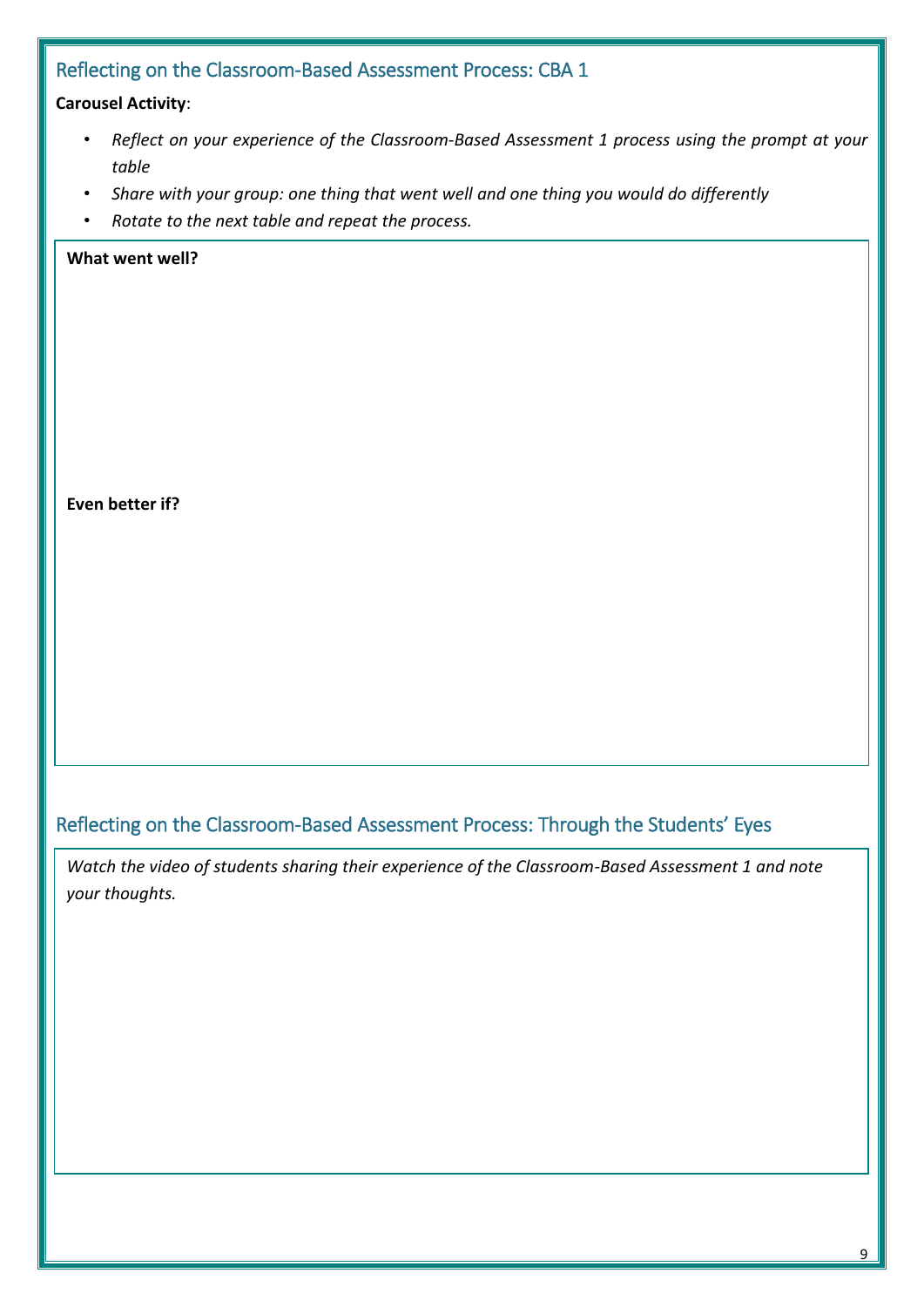# <span id="page-9-0"></span>Reflection Moment: Feedback on Classroom-Based Assessment 1

"While the Classroom-Based Assessment is summative, it has a formative value and should be used as a tool to provide **feedback to teachers, students and parents on student progress and learning"** (Assessment Guidelines, p. 20).

| What?                                                                                         | How? | When? |
|-----------------------------------------------------------------------------------------------|------|-------|
| Feedback referred to the<br>Features of Quality.                                              |      |       |
| Students reflected on their<br>feedback.                                                      |      |       |
| Students were encouraged to<br>think about what they have<br>learned and how they learned it. |      |       |
| Students were encouraged to<br>plan the next steps in their<br>learning.                      |      |       |
| Achievements were reported on<br>to students.                                                 |      |       |
| Students' achievements were<br>reported on to<br>parents/guardians.                           |      |       |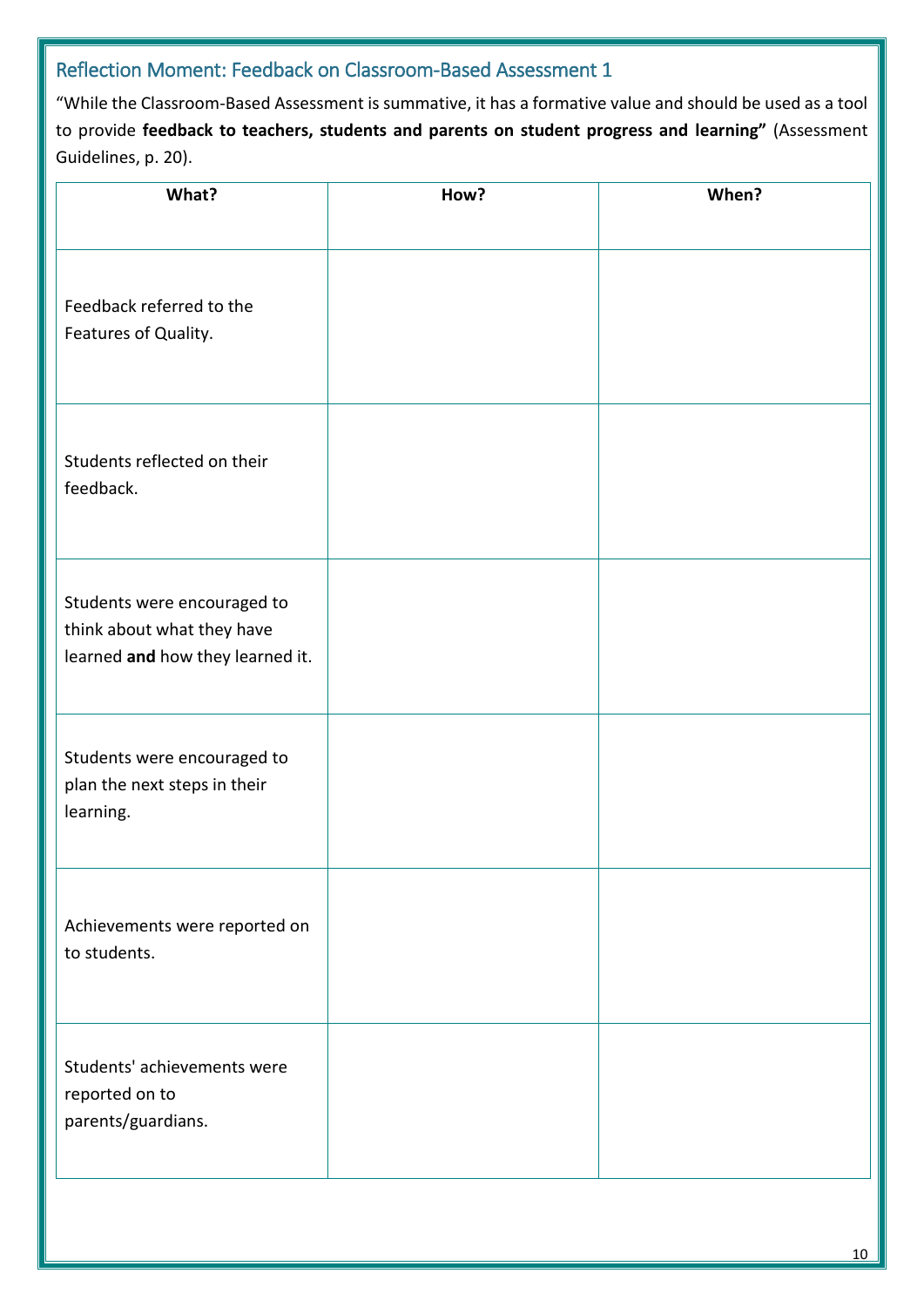<span id="page-10-0"></span>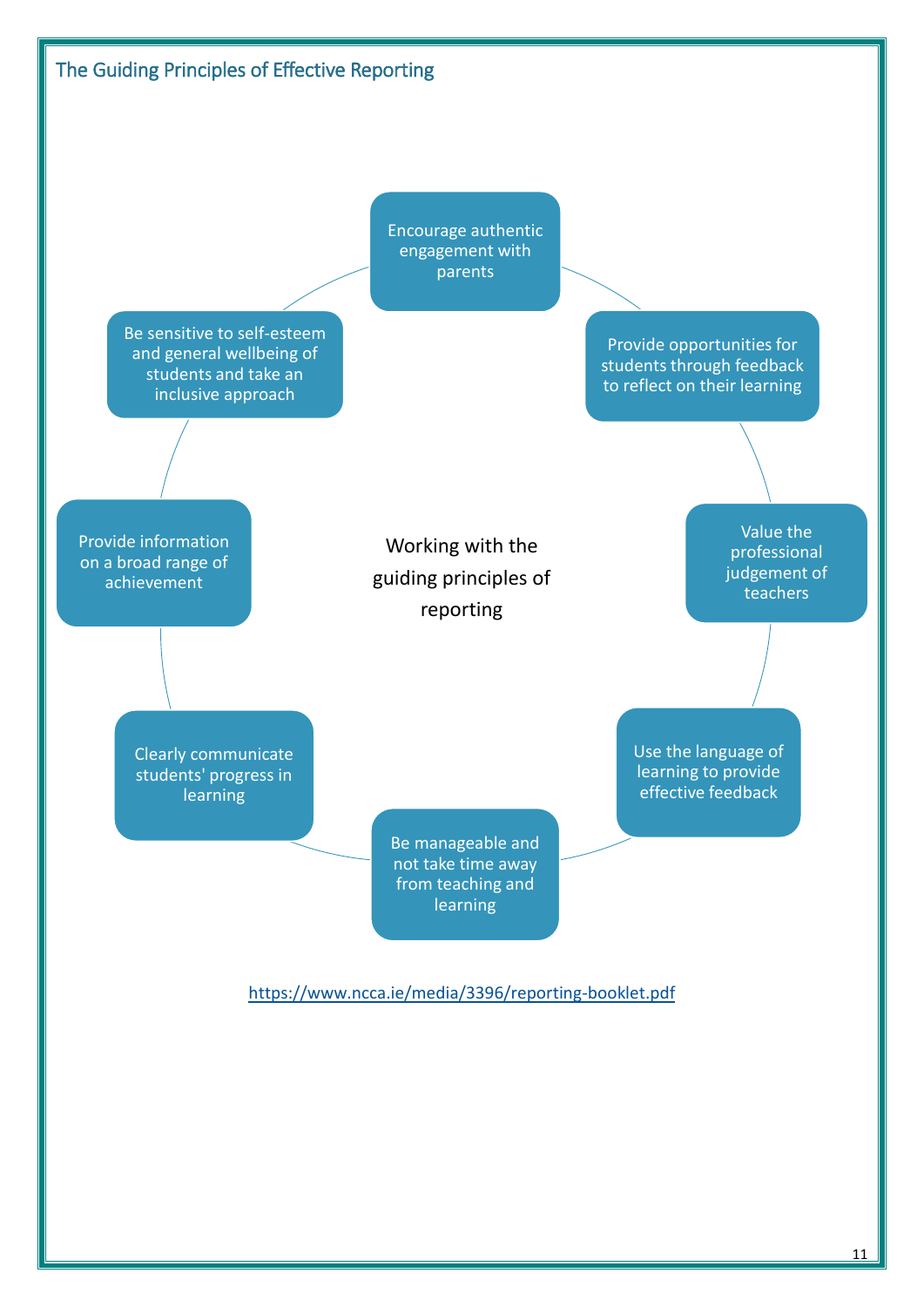#### <span id="page-11-0"></span>The Student Language Portfolio: Supporting Student Learning

Over the three years of Junior Cycle, each student develops a language portfolio. The student language portfolio focuses on the process of language learning and **places the learner at the centre of teaching, assessment and learning**.

It provides the MFL student with an opportunity to set personal learning goals across the five skills in strand one, to engage with and reflect on their language learning as outlined in strand two and to develop and document their sociocultural awareness, thereby supporting the learning outcomes in strand three. Using the student language



portfolio supports formative assessment in the MFL classroom and facilitates students in showcasing their language-learning achievements (MFL Specification, p. 21).

#### <span id="page-11-1"></span>Key Features of a Student Language Portfolio

The student language portfolio will include a broad range of items, such as written texts, projects, audiovisual materials, learning logs, student reflections and learning goals. It is recognised that in this context the student's created texts may be presented in different formats—handwritten, digital, multi-modal, and so on.

*Consider the Student Language Portfolios and discuss the essential key features.*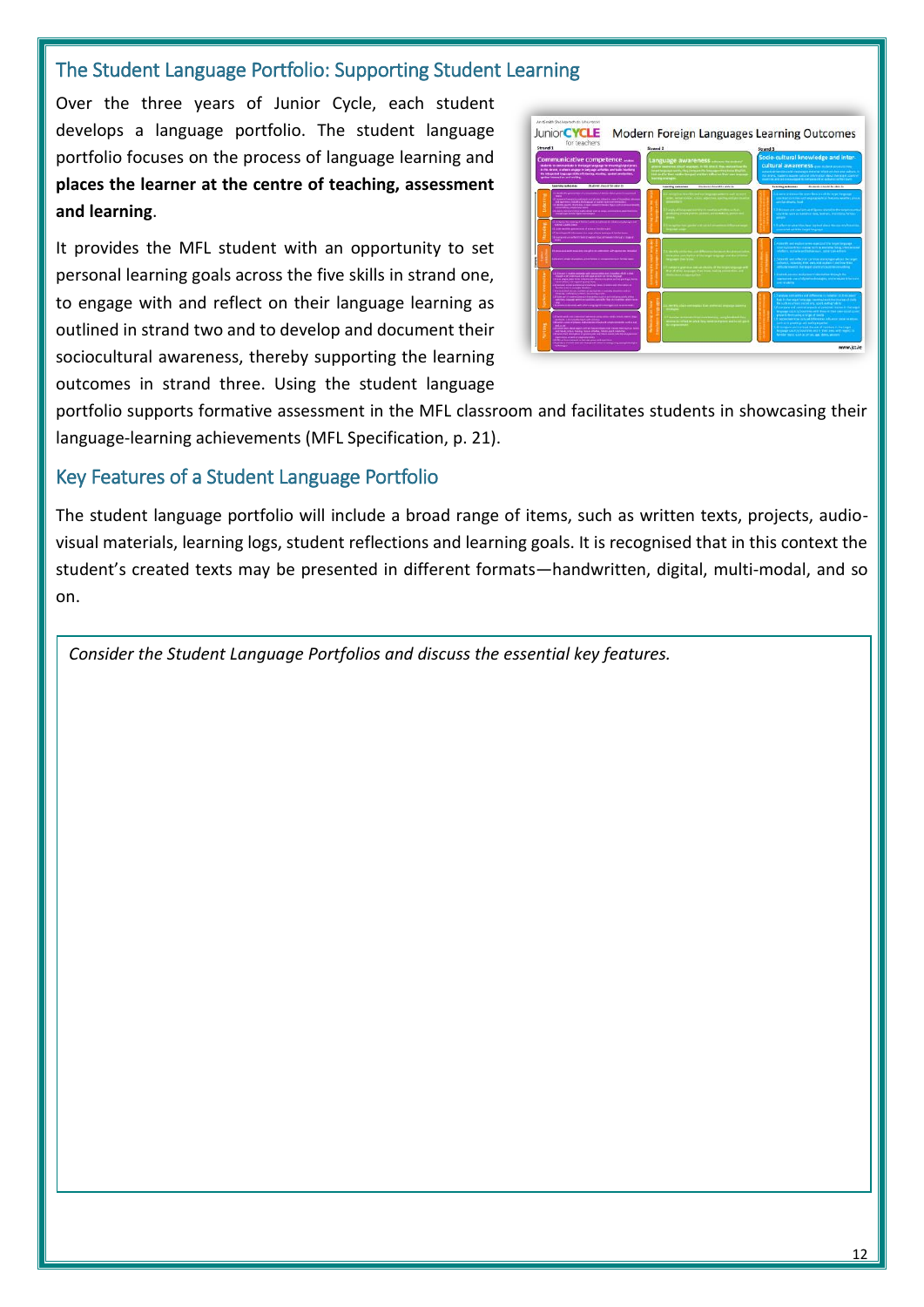#### <span id="page-12-0"></span>Effective Feedback

"The most powerful single moderator that enhances achievement is feedback. This does not mean using many tests and providing over-prescriptive directions. It means providing information about how and why the student understands and misunderstands, and what directions the student must take to improve" (John Hattie, *Influences on Student Learning,* Inaugural Lecture at the University of Auckland*,* 1999).

Feedback is critical to improving learning as it both influences students' motivation to learn and their ability to do so.

Effective Feedback:

- Focuses on the quality of the student work
- Relates to agreed success criteria
- Identifies success and achievement
- Indicates suggestions for improvement
- Prompts student thinking
- Allows time for improvement to take place.

Feedback includes telling students what they have done well and what they need to do to improve. It also includes reminding students of what they were aiming to achieve (the learning intentions). Finally, high quality feedback is always given against explicit and agreed criteria for success (adapted from *Focus on Learning; Formative Feedback*, NCCA, 2015).

*Discuss whether the feedback given is effective.*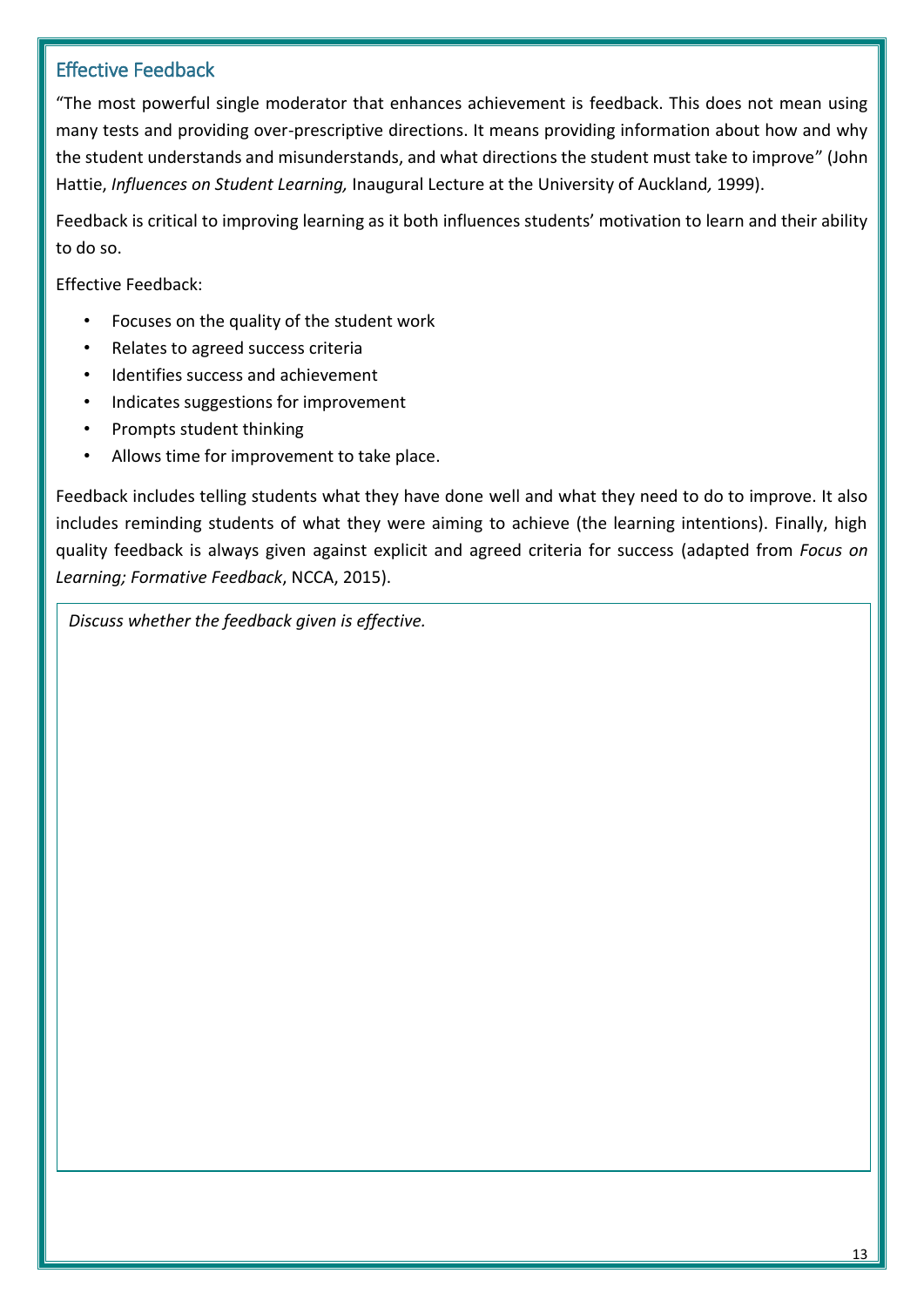<span id="page-13-0"></span>

| <b>Effective Feedback in Action</b> |                                                                           |  |  |  |
|-------------------------------------|---------------------------------------------------------------------------|--|--|--|
|                                     | Complete the task.                                                        |  |  |  |
|                                     |                                                                           |  |  |  |
|                                     |                                                                           |  |  |  |
|                                     |                                                                           |  |  |  |
|                                     |                                                                           |  |  |  |
|                                     |                                                                           |  |  |  |
|                                     |                                                                           |  |  |  |
|                                     |                                                                           |  |  |  |
|                                     |                                                                           |  |  |  |
|                                     |                                                                           |  |  |  |
|                                     | Provide feedback on the task.                                             |  |  |  |
|                                     |                                                                           |  |  |  |
|                                     |                                                                           |  |  |  |
|                                     |                                                                           |  |  |  |
|                                     |                                                                           |  |  |  |
|                                     |                                                                           |  |  |  |
|                                     |                                                                           |  |  |  |
|                                     |                                                                           |  |  |  |
|                                     | Reflect on the feedback you received; does it move your learning forward? |  |  |  |
|                                     |                                                                           |  |  |  |
|                                     |                                                                           |  |  |  |
|                                     |                                                                           |  |  |  |
|                                     |                                                                           |  |  |  |
|                                     |                                                                           |  |  |  |
|                                     |                                                                           |  |  |  |
|                                     |                                                                           |  |  |  |
|                                     |                                                                           |  |  |  |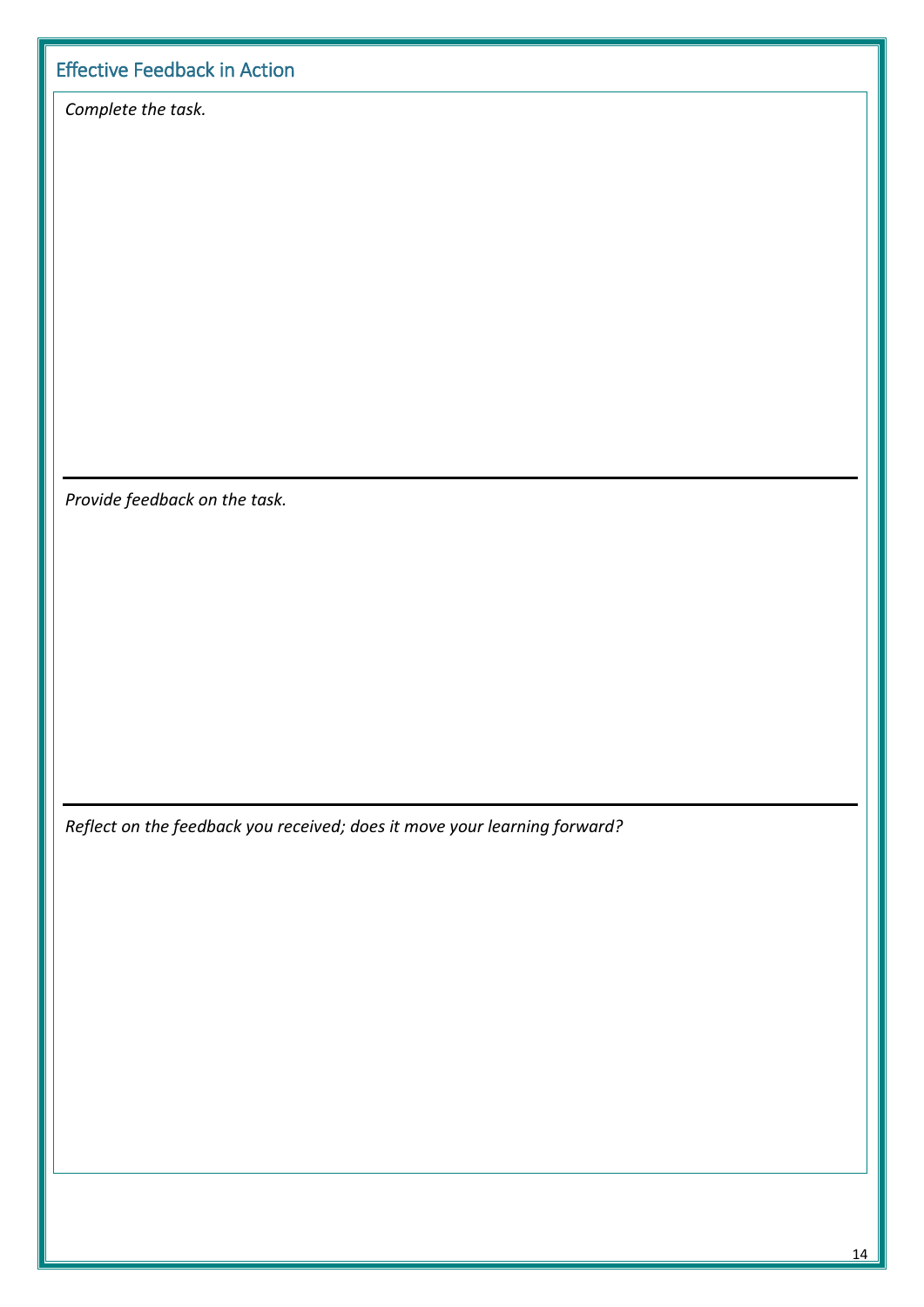# <span id="page-14-0"></span>Reflecting on My Practice: Student Reflection in My Classroom

During the reporting process an important way of reducing how much the teacher needs to record is by involving students in reflecting about their learning and asking them to record their self-assessment of significant learning moments in their notebooks or portfolios (Ongoing Reporting for Effective Teaching and Learning, NCCA, p. 28).



|                                         | Do I? | How? | When? |
|-----------------------------------------|-------|------|-------|
| I allow time for students to reflect on |       |      |       |
| their progress at the end of a lesson/  |       |      |       |
| set of lessons.                         |       |      |       |
|                                         |       |      |       |
|                                         |       |      |       |
| I encourage students to think about     |       |      |       |
| what they have learned and how they     |       |      |       |
| learned it.                             |       |      |       |
|                                         |       |      |       |
| I encourage students to plan the next   |       |      |       |
| steps in their learning.                |       |      |       |
|                                         |       |      |       |
|                                         |       |      |       |
| I provide questions and tools to help   |       |      |       |
| students reflect on their learning.     |       |      |       |
|                                         |       |      |       |
| I provide opportunities for students to |       |      |       |
| self-assess as part of the reflective   |       |      |       |
| process.                                |       |      |       |
|                                         |       |      |       |
|                                         |       |      |       |
| I allow time for students to reflect on |       |      |       |
| feedback that they receive from me      |       |      |       |
| and their peers.                        |       |      |       |
|                                         |       |      |       |
|                                         |       |      |       |

*Adapted from Ongoing Reporting for Effective Teaching and Learning, NCCA, 2015.*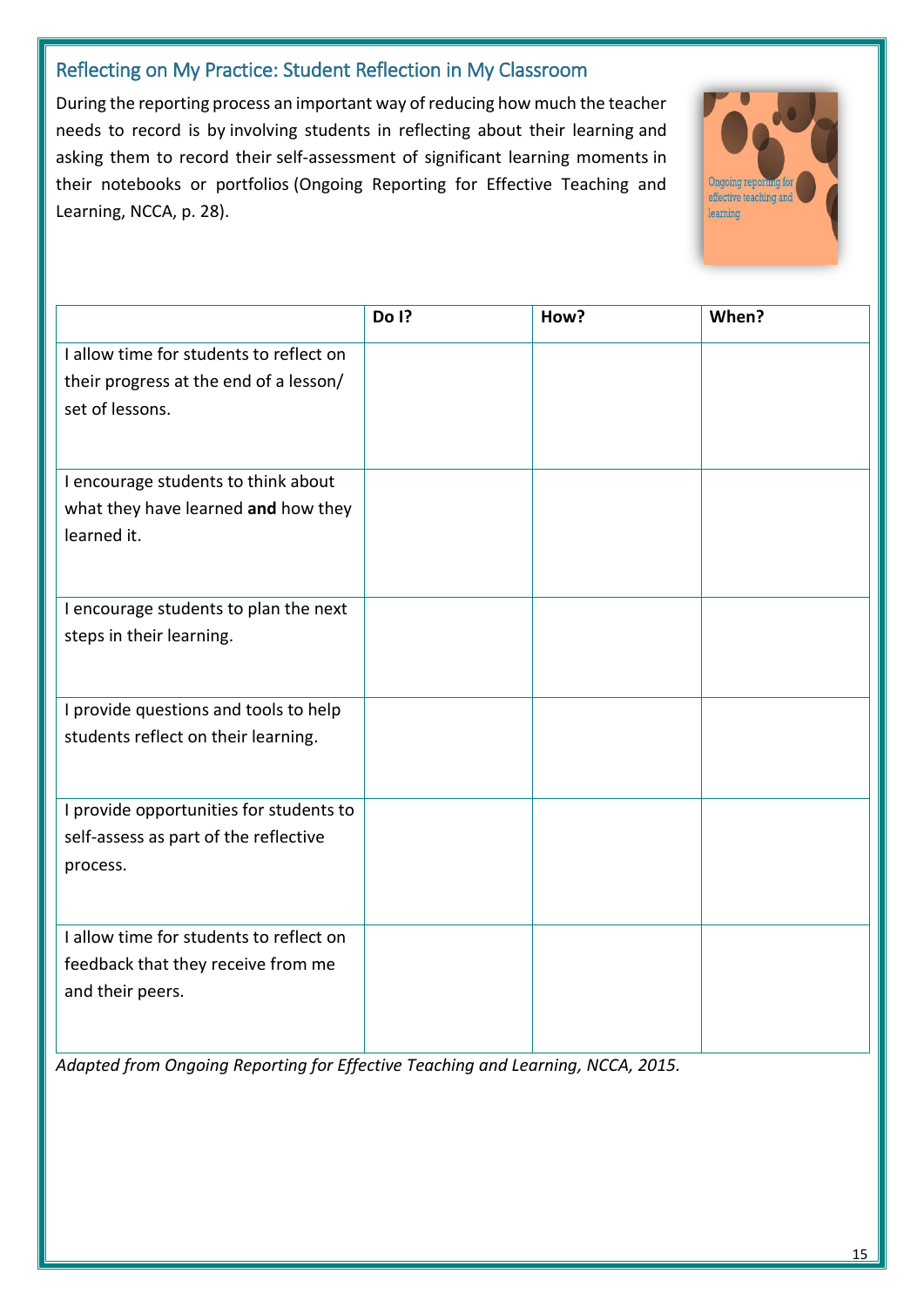# <span id="page-15-0"></span>Reflecting Through the Theoretical Lens: Placing Students at the **Centre**

David Little is Associate Professor Emeritus and Fellow Emeritus at Trinity College, Dublin. He has been a regular contributor to the Council of Europe's language education projects since the 1980s. In 2010, the National University of Ireland awarded him an honorary doctorate in recognition of his contribution to language education in Ireland and further afield.



In this interview, Professor Little describes a learning-centred language classroom. The recording can be accessed in the Resources Section of our website.

*Watch the extract and answer the corresponding questions.*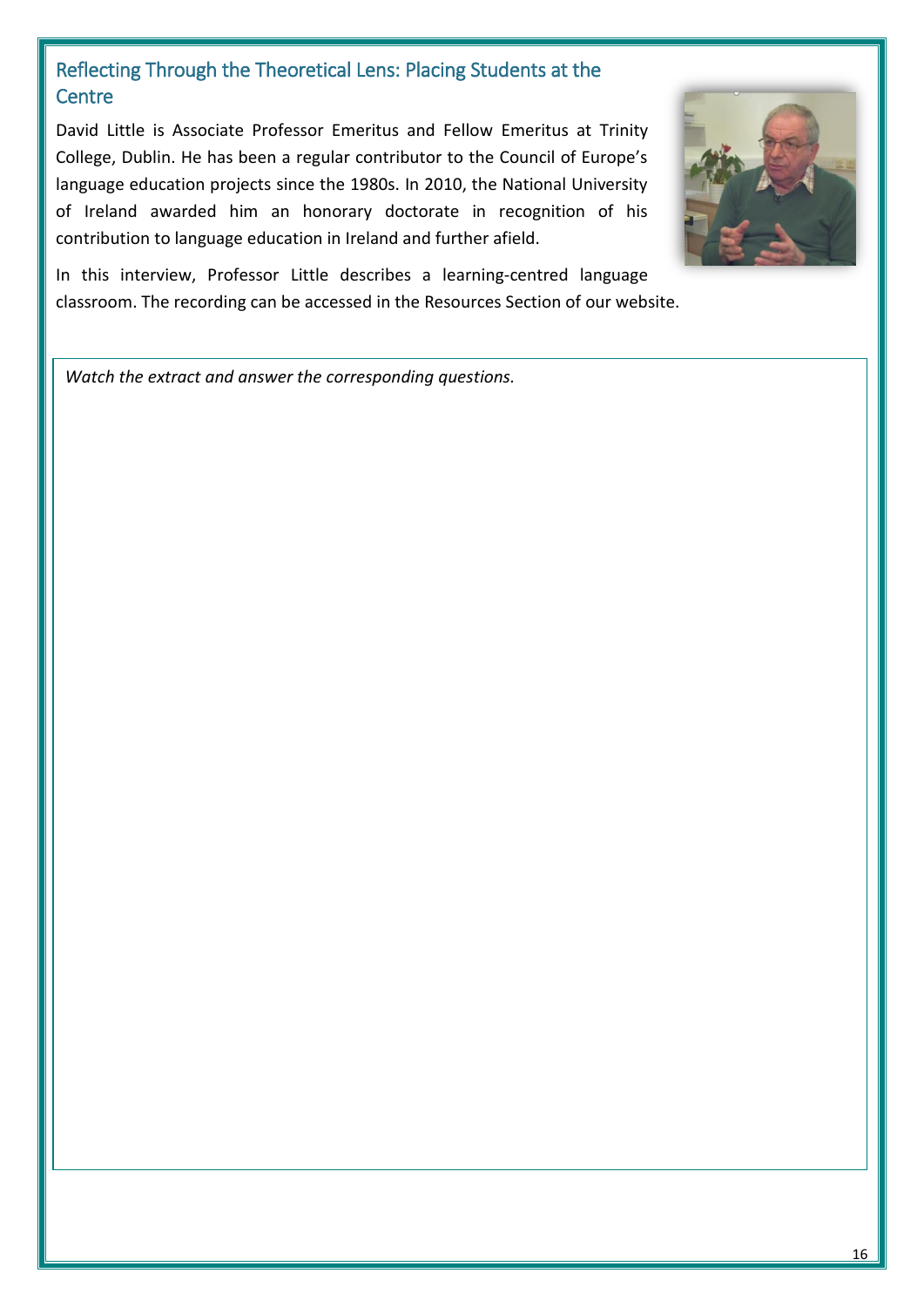<span id="page-16-0"></span>

◼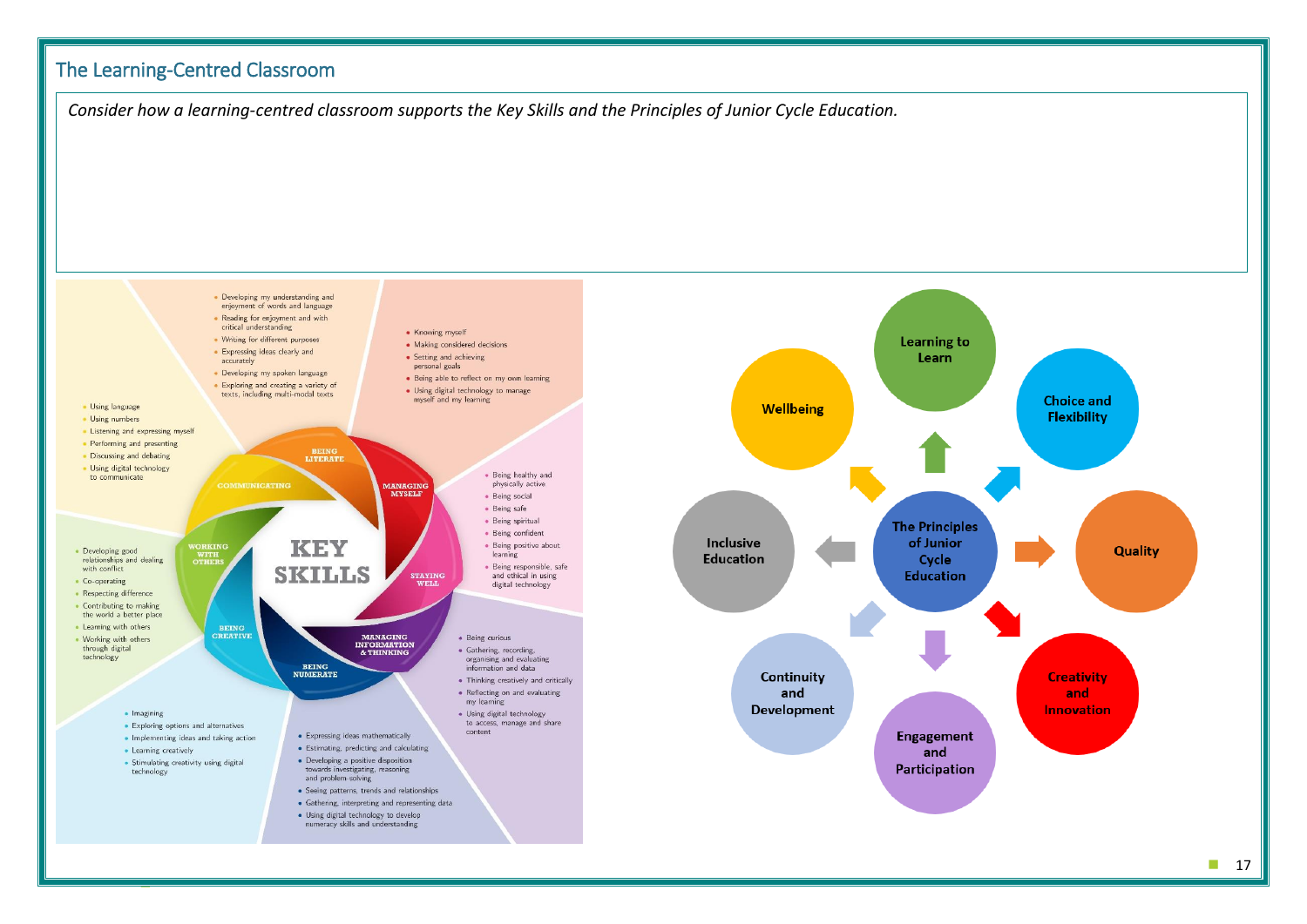#### <span id="page-17-0"></span>Classroom-Based Assessment 2: The Student Language Portfolio as Evidence of Learning

The second Classroom-Based Assessment offers students a chance to celebrate their achievements as language learners. In completing the second Classroom-Based Assessment, each student selects three texts for assessment from their portfolio (MFL Specification, p. 21).

The portfolio helps students to capture their language learning and develop cultural awareness; to reflect on their language development and to develop confidence in their communicative abilities in the target language (MFL Assessment Guidelines, p. 19).

#### <span id="page-17-1"></span>Features of Quality for Classroom-Based Assessment 2

The Features of Quality are the criteria used to assess student work. They are broadly aligned with the A band (A1 to A2, basic user) of the Common European Framework of Reference for Languages (CEFR).

*Consider the sample of student work and use the Features of Quality to apply a provisional descriptor.*

#### <span id="page-17-2"></span>Reporting on Student Learning: Classroom-Based Assessment 2

*Discuss how you might report on Classroom-Based Assessment 2.*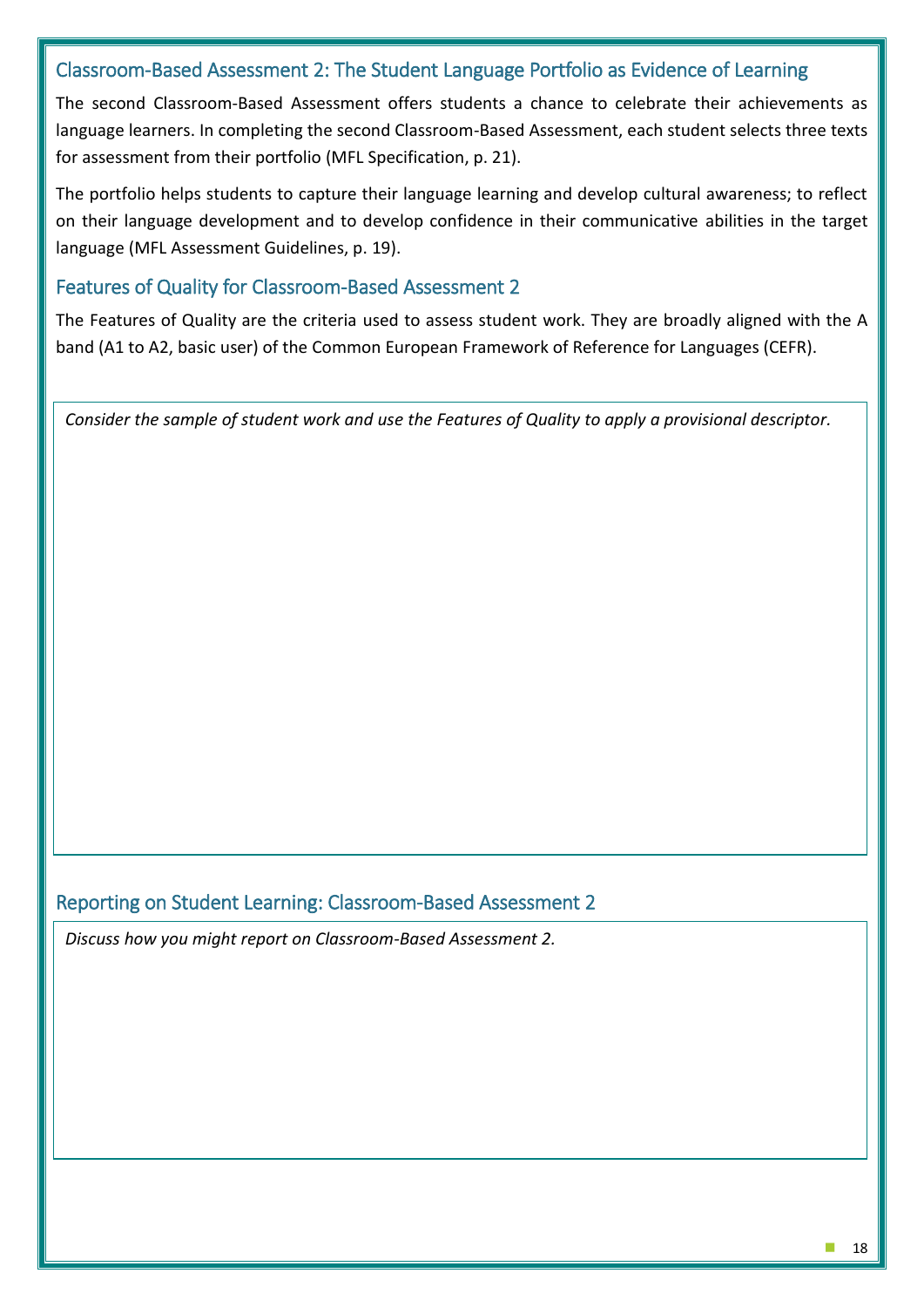#### <span id="page-18-0"></span>The Assessment Task

Students complete a formal written Assessment Task to be submitted to the State Examinations Commission for marking along with the final examination for modern foreign languages. It is allocated 10% of the marks used to determine the grade awarded by the State Examinations Commission. The Assessment Task is specified by the NCCA and related to the learning outcomes on which the second Classroom-Based Assessment is based. The Assessment Task is devised from some or all of the following elements:

• A short stimulus in written, audio, audio-visual or multi-modal format to prepare for the written task.

- A written task that tests the students in
	- their ability to outline and/or discuss their experience of compiling a portfolio of language learning
	- their understanding and evaluation of that experience their capacity to reflect on the skills they have developed
	- their understanding of a cultural aspect of the target language country about which there will be evidence of learning in the student's portfolio.

As the key purpose of the Assessment Task is to encourage student reflection on the process of language learning, the questions and answers will be in the language of schooling (MFL Specification, p. 23).

*Discuss practical strategies which support student reflection in the MFL classroom.* 

#### <span id="page-18-1"></span>The Final Examination

◼

There will be one examination paper at a common level, set by the State Examinations Commission (SEC). Students will sit this written examination paper of up to two hours duration at the end of the third year. They will be required to engage with, demonstrate comprehension of, and respond to stimulus material, which will include an aural stimulus. **In any year, the learning outcomes to be assessed will constitute a sample of the outcomes from the tables of learning outcomes**. The aural component will be allocated 35% of the marks used to determine the grade awarded by the State Examinations Commission (MFL Specification, p. 23).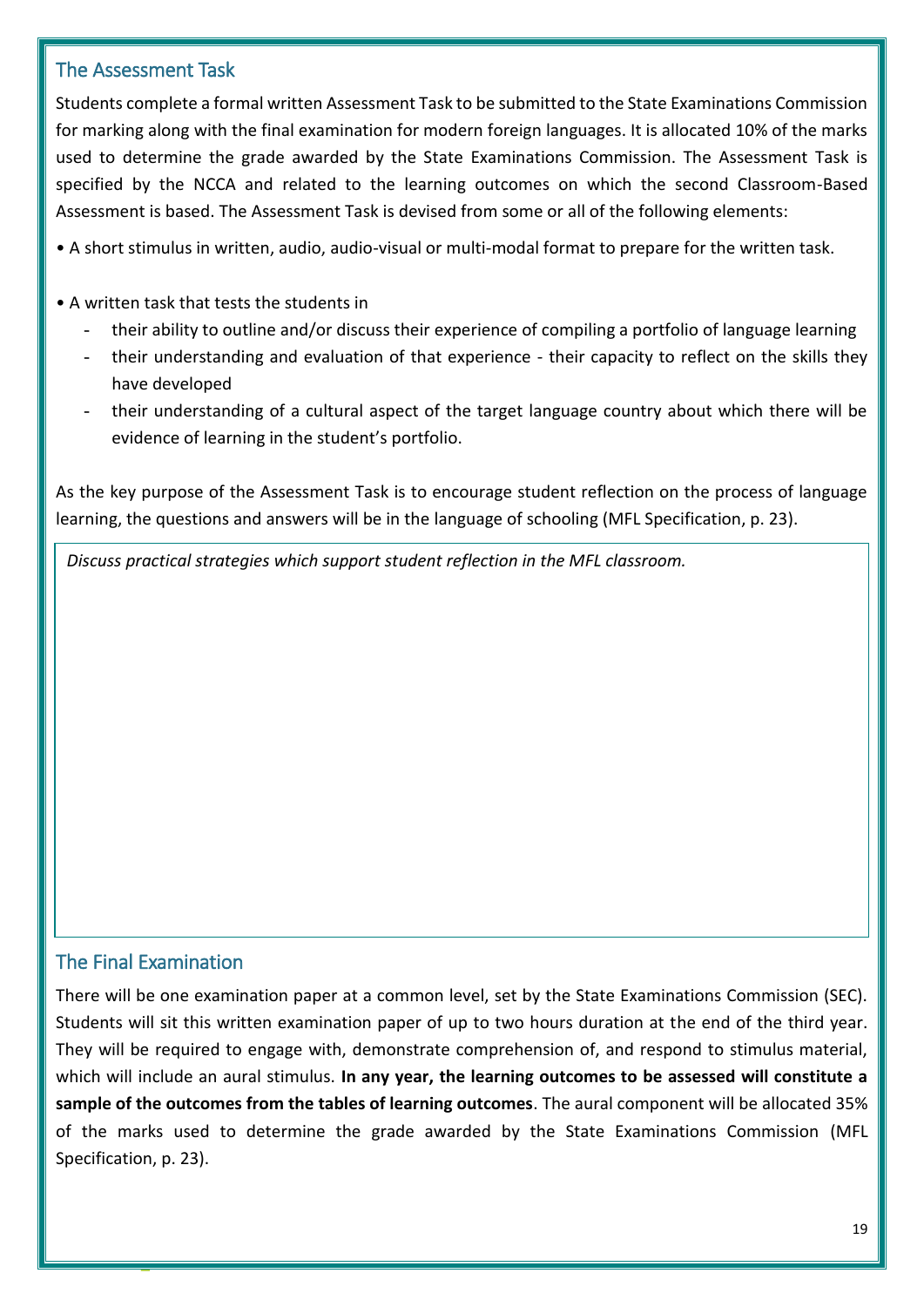#### <span id="page-19-0"></span>Assessing Learning Outcomes

◼

Sample assessment material has been published by the NCCA and can be accessed at [https://curriculumonline.ie/Junior-cycle/Junior-Cycle-Subjects/Modern-Foreign-Languages.](https://curriculumonline.ie/Junior-cycle/Junior-Cycle-Subjects/Modern-Foreign-Languages)

The sample material presented here has been prepared to support teacher professional development. It offers a broad indication of types and formats of assessment items that might be used to assess the learning outcomes in the Junior Cycle Modern Foreign Languages specification at a common level, but it is not a complete set of the types and formats that may be used. The items included should be read as examples of individual pieces of assessment material; they do not constitute full or partial examination papers. They are not full or partial questions from an examination paper, neither do they attempt to replicate how the examination paper might be laid out, for example, as an integrated booklet that includes the questions and the space for the student's responses.

*Consider the different question types in the sample assessments.*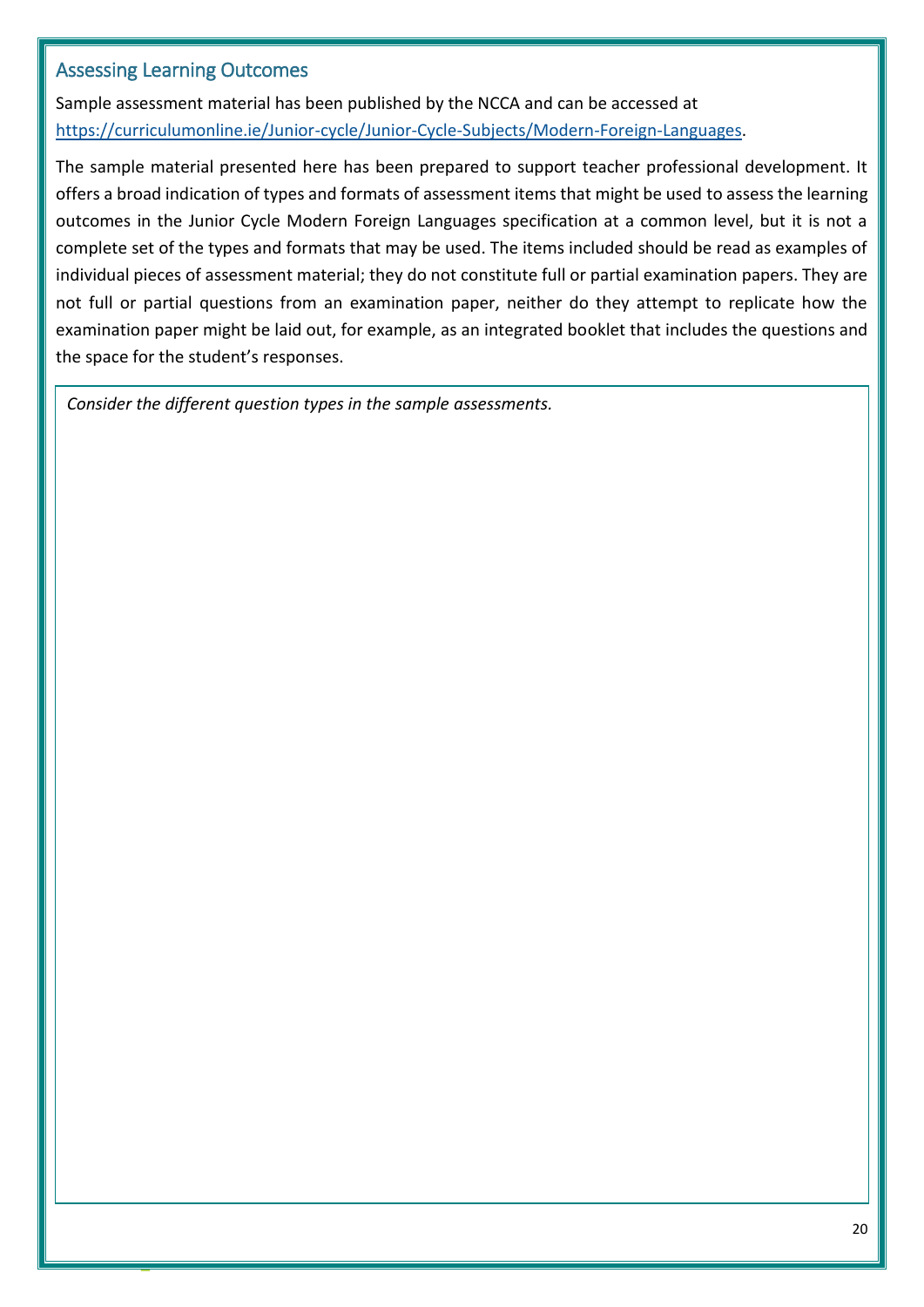*At your table, read the learning outcomes in focus for this assessment. Consider the sample questions A.*

*Which aspects of these learning outcomes are assessed directly?* 

*Now consider the sample questions B. The learning outcomes in focus have changed.* 

*Which aspects of these learning outcomes are assessed directly?* 

◼

*Consider how the focus on learning outcomes affects the types of questions asked.*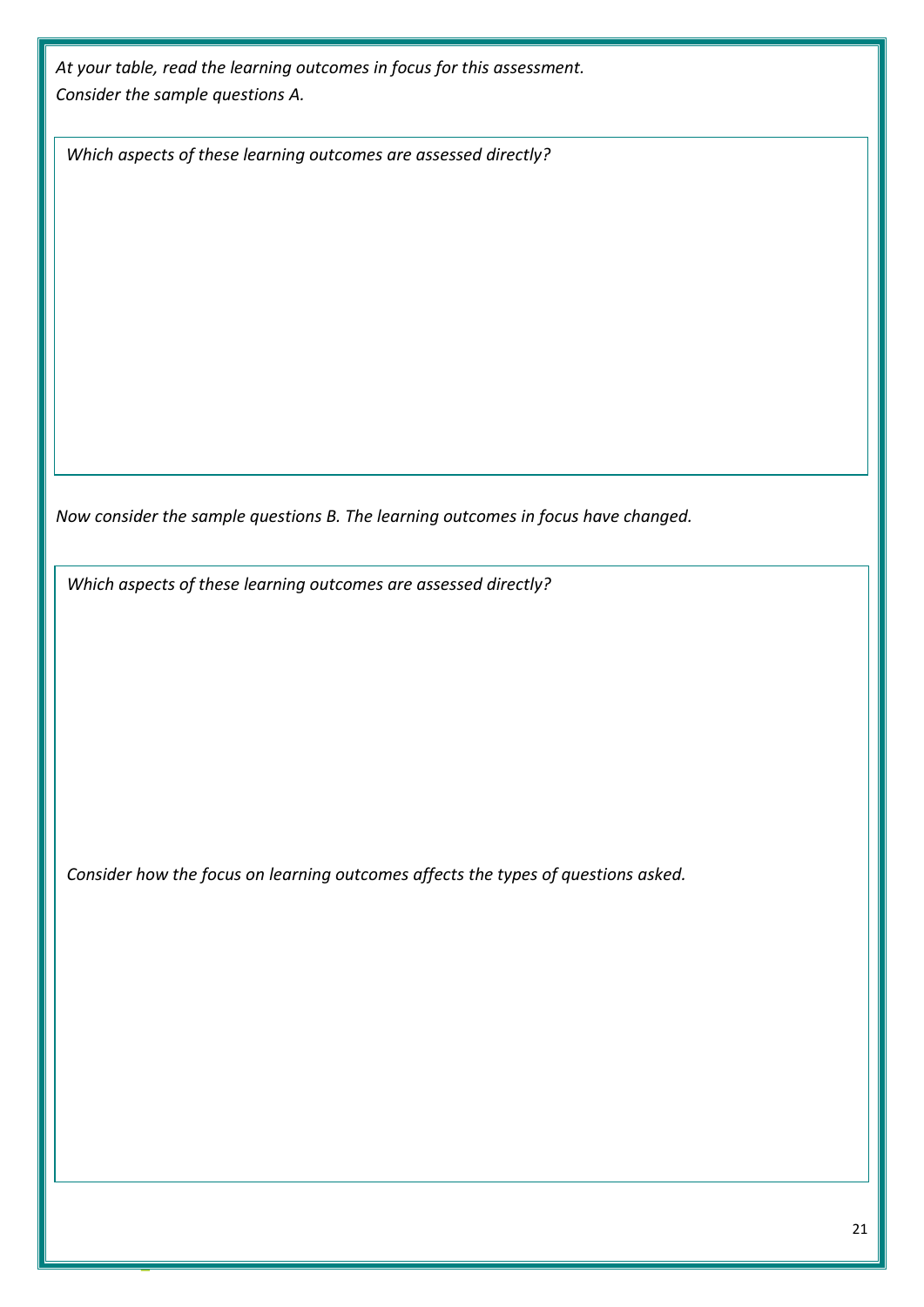*Consider the learning outcomes in focus.*

*Engage with the material.*

*Create an assessment aligned to the learning outcomes in focus.* 

*Share with the group.*

◼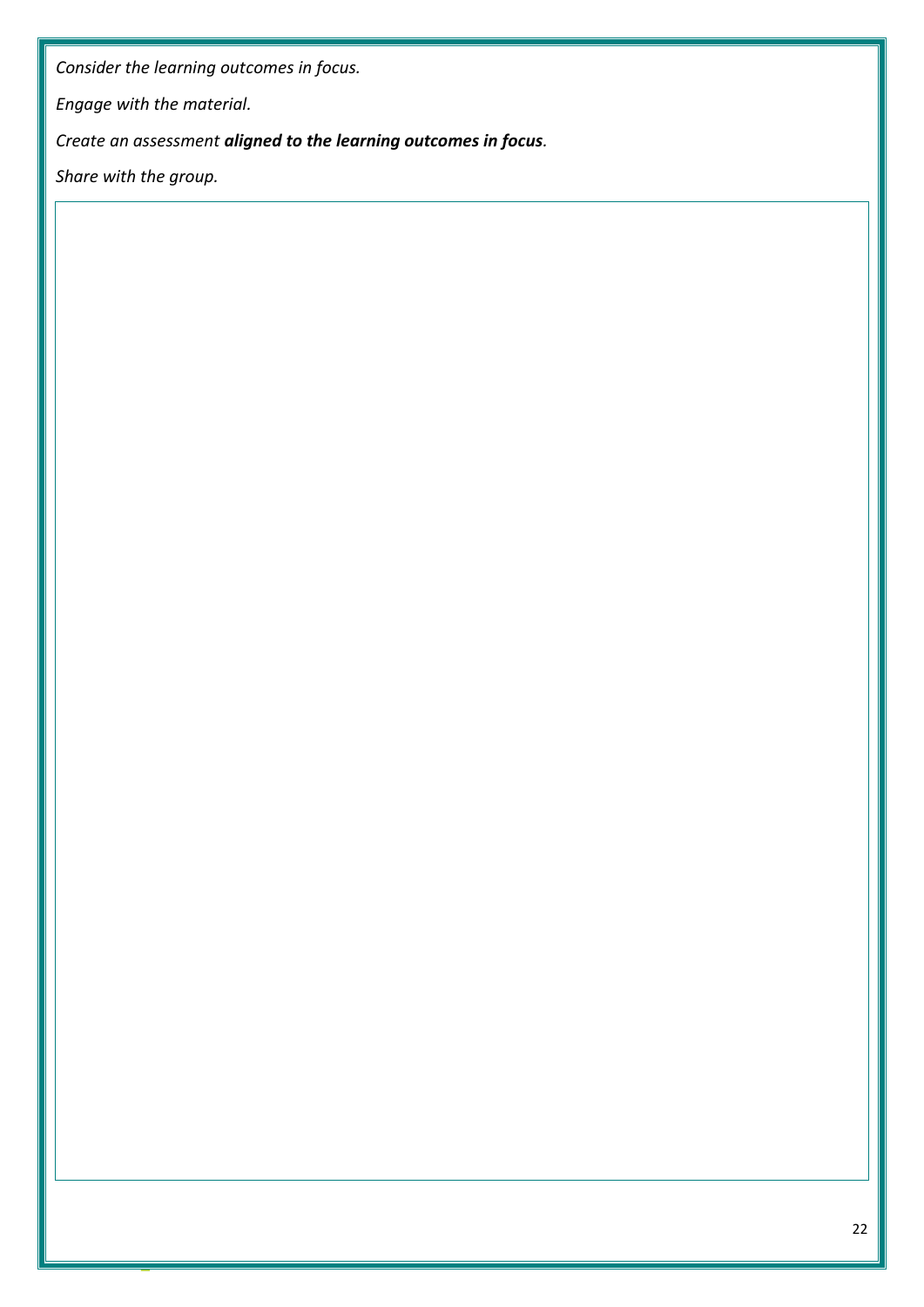# <span id="page-22-0"></span>Junior Cycle Profile of Achievement (JCPA)

The JCPA will reward achievement across all areas of learning as applicable:

- **Subjects**
- Short courses
- Wellbeing
- Priority learning units
- Other areas of learning

The JCPA will draw upon and report on achievement across all elements of assessment including ongoing, formative assessment; Classroom-Based Assessments; and SEC grades which include results from the statecertified examinations and the Assessment Tasks (Framework for Junior Cycle, 2015, p. 46).

*Consider how the JCPA will offer parents/guardians a clear and broad picture of their child's learning journey over the three years of Junior Cycle.*

#### <span id="page-22-1"></span>References

◼

Brookfield, S. (2017). *Becoming a critically reflective teacher* (2nd ed.). San Francisco: John Wiley & Sons.

- Brown, D., & Abeywickrama, P. (2010). *Language assessment, principles and classroom practice* (2nd ed.). New York: Pearson/Longman.
- Hockings, C. (2010). *Inclusive learning and teaching in higher education: A synthesis of research*. Retrieved from https://www.heacademy.ac.uk/system/files/inclusive\_teaching\_and\_learning\_in\_he [synthesis\\_200410\\_0.pdf.](https://www.heacademy.ac.uk/system/files/inclusive_teaching_and_learning_in_he_synthesis_200410_0.pdf)
- McDonald, J., Mohr, N., Dichter, A., & McDonald, E. (2013). *The power of protocols: An educator's guide to better practice* (3rd ed.). New York / London: Teachers College.

[http://udlguidelines.cast.org/?utm\\_medium=web&utm\\_campaign=none&utm\\_source=cast-about-udl](http://udlguidelines.cast.org/?utm_medium=web&utm_campaign=none&utm_source=cast-about-udl)

<https://www.curriculumonline.ie/getmedia/bbb30195-a78a-4d66-9b80-04af66349905/JCMFLspec.pdf>

[https://www.curriculumonline.ie/getmedia/e21d9e9d-cede-4b50-8377-](https://www.curriculumonline.ie/getmedia/e21d9e9d-cede-4b50-8377-%209268f8cb7166/) 9268f8cb7166/

[https://www.education.ie/en/Publications/Inspection-Reports-Publications/Evaluation-](https://www.education.ie/en/Publications/Inspection-Reports-Publications/Evaluation-ReportsGuidelines/Looking-at-Our-School-2016-A-Quality-Framework-for-Post-Primary-schools.pdf)[ReportsGuidelines/Looking-at-Our-School-2016-A-Quality-Framework-for-Post-Primary-schools.pdf](https://www.education.ie/en/Publications/Inspection-Reports-Publications/Evaluation-ReportsGuidelines/Looking-at-Our-School-2016-A-Quality-Framework-for-Post-Primary-schools.pdf)

https://www.ncca.ie/media/2487/wellbeingguidelines forjunior cycle.pdf